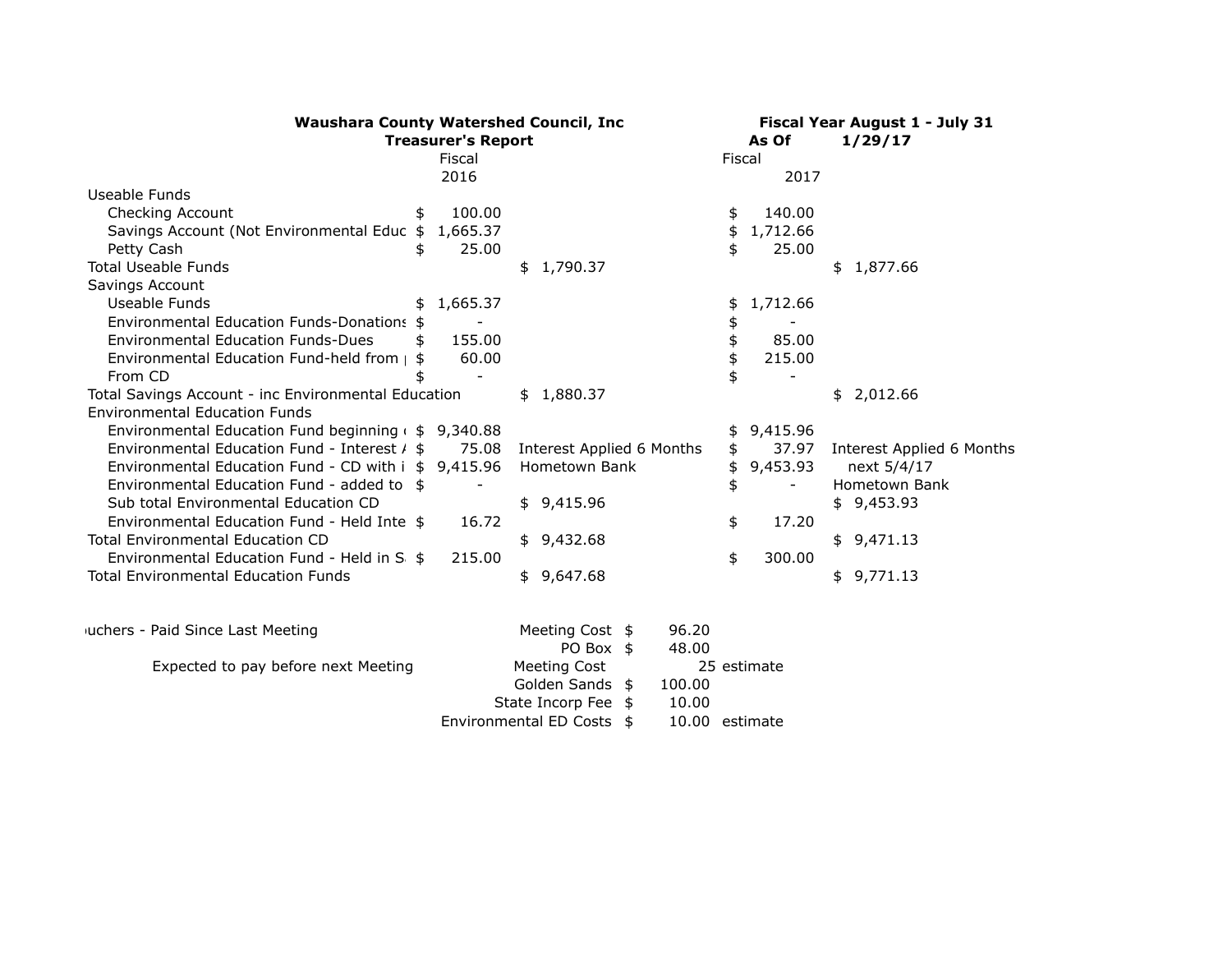|                                                   | <b>Waushara County Watershed Council, Inc.</b>                                                                                                            | <b>Treasurer's Report</b>                    |                                                                                                                                                                               | Fiscal Year August 1 - July 31<br>As Of<br>1/29/17   |                                                                                                                                                 |                                         |                                             |
|---------------------------------------------------|-----------------------------------------------------------------------------------------------------------------------------------------------------------|----------------------------------------------|-------------------------------------------------------------------------------------------------------------------------------------------------------------------------------|------------------------------------------------------|-------------------------------------------------------------------------------------------------------------------------------------------------|-----------------------------------------|---------------------------------------------|
| Lakes Paid                                        | $1 - Aug-15$<br>$31$ -Jul-16<br>Fiscal-16<br>30                                                                                                           | $1 - Aug-16$<br>31-Jul-17<br>Fiscal-17<br>28 | $1 - Aug-17$<br>$31$ -Jul-18<br>Fiscal-18<br>3                                                                                                                                | $1-Aug-18$<br>31-Jul-19<br>Fiscal-19<br>$\mathbf{1}$ | $1 - Aug-19$<br>31-Jul-20<br>Fiscal-20<br>$\Omega$                                                                                              | 1-Aug-20<br>31-Jul-21<br>Fiscal-21<br>0 | $1 - Aug-21$<br>31-Jul-22<br>Fiscal-22<br>0 |
| Lake Dues Paid for fiscal 2017                    |                                                                                                                                                           |                                              |                                                                                                                                                                               |                                                      |                                                                                                                                                 |                                         |                                             |
|                                                   | Lake Alpine<br>Deer Lake<br>Huron Lake<br>Kusel Lake<br>Long Lake - Sax, Spring<br>Napowan Lake<br>Porter's Lake<br>Silver Lake (Little)<br>Witter's Lake |                                              | Big Hills Lake<br>Fish Lake<br>Irogami Lake<br>Little Hills Lake<br>Marl Lake<br>Pearl Lake<br>Round<br>Spring Lake<br>White River Flowage (Lower) White River Upper Millpond |                                                      | Bugh's Lake<br>Gilbert Lake<br>John's Lake<br>Long Lake - Oasis<br>Mt. Morris Lake<br>Pleasant Lake<br>Silver Lake (Big)<br>Twin Lake<br>Wilson |                                         |                                             |
| Lake Dues Paid for fiscal 2018                    | Napowan Lake                                                                                                                                              |                                              | Pleasant Lake                                                                                                                                                                 |                                                      | Twin Lake                                                                                                                                       |                                         |                                             |
| Lake Dues Paid for fiscal 2019                    | Napowan Lake                                                                                                                                              |                                              |                                                                                                                                                                               |                                                      |                                                                                                                                                 |                                         |                                             |
| 2017 fiscal year dues (Aug 1, 2016 - Jul 31 2017) | Dues can be paid:<br>1. At Any meeting<br>2. Sent to<br><b>WCWLCI</b><br>P.O. Box 634<br>Wautoma, WI 54982                                                |                                              |                                                                                                                                                                               | Respectfully submitted,                              | William O Van Dongen, Treasurer                                                                                                                 |                                         |                                             |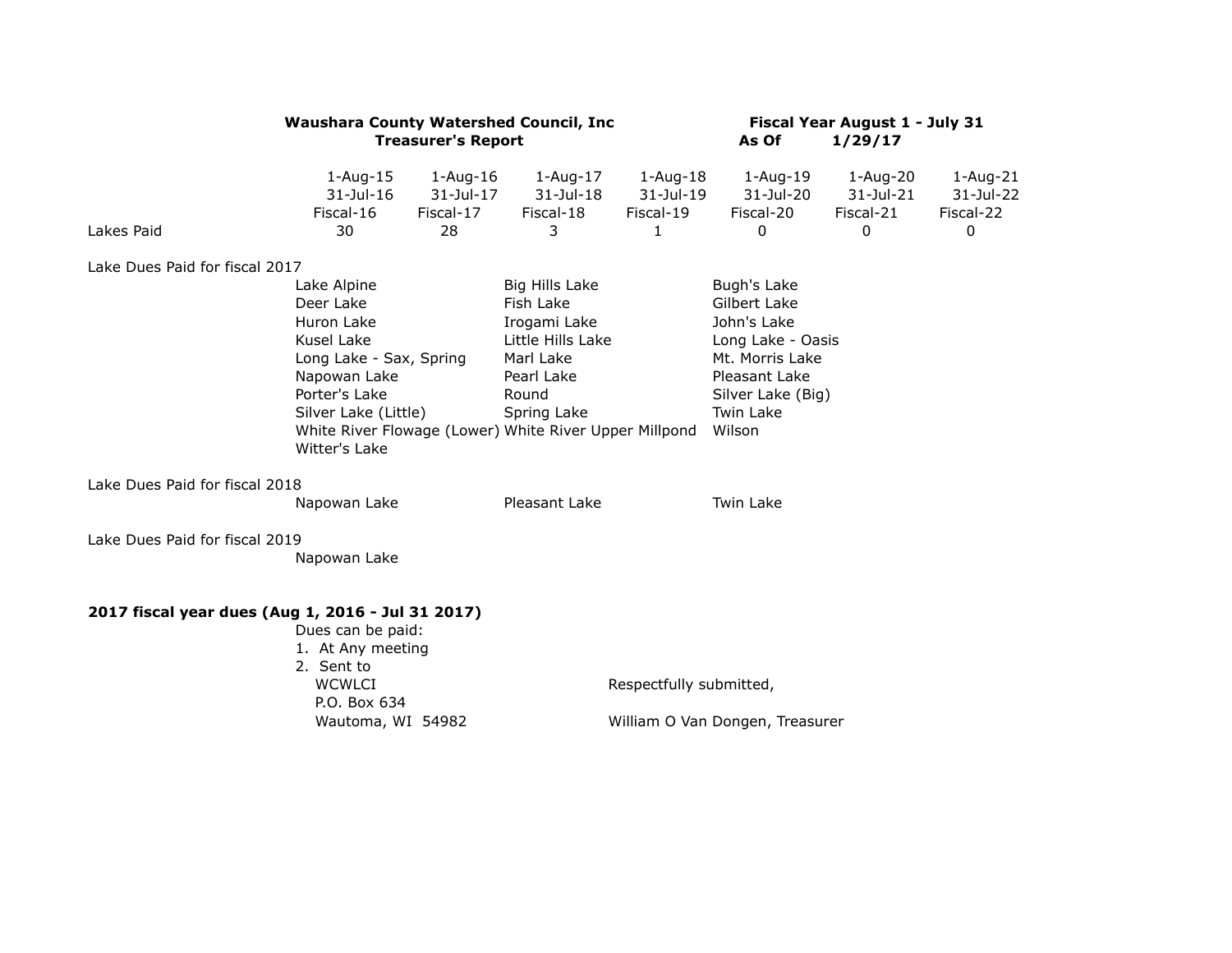|                                                            | <b>Waushara County Watershed Council, Inc.</b> |                                    |              |                              | Fiscal Year August 1 - July 31 |                  |           |  |
|------------------------------------------------------------|------------------------------------------------|------------------------------------|--------------|------------------------------|--------------------------------|------------------|-----------|--|
|                                                            |                                                | <b>Budget - End of Fiscal Year</b> |              | As Of<br>1/29/17             |                                |                  |           |  |
|                                                            | $1-Auq-15$                                     | $1 - Aug-16$                       | $1 - Aug-17$ | $1-Aug-18$                   | $1-Aug-19$                     | $1 - Aug-20$     | 1-Aug-21  |  |
|                                                            | $31$ -Jul-16                                   | $31 -$ Jul $-17$                   | 31-Jul-18    | 31-Jul-19                    | 31-Jul-20                      | $31 -$ Jul $-21$ | 31-Jul-22 |  |
|                                                            | Fiscal-16                                      | Fiscal-17                          | Fiscal-18    | Fiscal-19                    | Fiscal-20                      | Fiscal-21        | Fiscal-22 |  |
|                                                            |                                                | Present Fiscal Year                |              |                              |                                |                  |           |  |
| Total Non-Environmental                                    | 1664.08                                        | 1790.37                            | 1613.17      | 1549.97                      | 1610.77                        | 1671.57          | 1732.37   |  |
| Inflow                                                     |                                                |                                    |              |                              |                                |                  |           |  |
| Donations                                                  | 0.00                                           | 15.00                              | 0.00         | 0.00                         | 0.00                           | 0.00             | 0.00      |  |
| Dues                                                       | 775.00                                         | 400.00                             | 625.00       | 625.00                       | 625.00                         | 625.00           | 625.00    |  |
| Grants                                                     | 0.00                                           | 0.00                               | 0.00         | 0.00                         | 0.00                           | 0.00             | 0.00      |  |
| <b>Interest Savings</b>                                    | 0.85                                           | 0.80                               | 0.80         | 0.80                         | 0.80                           | 0.80             | 0.80      |  |
| Interest CD                                                | 80.13                                          | 75.00                              | 75.00        | 75.00                        | 75.00                          | 75.00            | 75.00     |  |
| Packets                                                    | 0.00                                           | 0.00                               | 0.00         | 0.00                         | 0.00                           | 0.00             | 0.00      |  |
| Transfer from Environmental Educa                          | 0.00                                           | 0.00                               | 0.00         | 0.00                         | 0.00                           | 0.00             | 0.00      |  |
| Miscellaneous                                              | 0.00                                           | 0.00                               | 0.00         | 0.00                         | 0.00                           | 0.00             | 0.00      |  |
| T-Inflow                                                   | 855.98                                         | 490.80                             | 700.80       | 700.80                       | 700.80                         | 700.80           | 700.80    |  |
| Outflow                                                    |                                                |                                    |              |                              |                                |                  |           |  |
| Bank-fees, checks                                          | 0.00                                           | 0.00                               | 0.00         | 0.00                         | 0.00                           | 0.00             | 0.00      |  |
| Project-AIS                                                | 100.00                                         | 100.00                             | 100.00       | 100.00                       | 100.00                         | 100.00           | 100.00    |  |
| Project-Packets                                            | 0.00                                           | 0.00                               | 0.00         | 0.00                         | 0.00                           | 0.00             | 0.00      |  |
| Meetings-mailings, other                                   | 86.56                                          | 95.00                              | 95.00        | 95.00                        | 95.00                          | 95.00            | 95.00     |  |
| Post Office-box, postage                                   | 48.00                                          | 48.00                              | 99.00        | 50.00                        | 50.00                          | 50.00            | 50.00     |  |
| Environmental Education expenses                           | 0.00                                           | 10.00                              | 10.00        | 10.00                        | 10.00                          | 10.00            | 10.00     |  |
| Environmental Education Award - F                          | 250.00                                         | 250.00                             | 250.00       | 175.00                       | 175.00                         | 175.00           | 175.00    |  |
| Environmental Education Award - F                          | 0.00                                           | 0.00                               | 0.00         | 75.00                        | 75.00                          | 75.00            | 75.00     |  |
| To Environmental Education-Donati                          | 0.00                                           | 0.00                               | 0.00         | 0.00                         | 0.00                           | 0.00             | 0.00      |  |
| To Environmental Education-Dues                            | 155.00                                         | 80.00                              | 125.00       | 125.00                       | 125.00                         | 125.00           | 125.00    |  |
| To Environmental Education-Intere:                         | 80.13                                          | 75.00                              | 75.00        | 0.00                         | 0.00                           | 0.00             | 0.00      |  |
| To Environmental Education-Other                           | 0.00                                           | 0.00                               | 0.00         | 0.00                         | 0.00                           | 0.00             | 0.00      |  |
| Miscellaneous (inc Corp Fee)                               | 10.00                                          | 10.00                              | 10.00        | 10.00                        | 10.00                          | 10.00            | 10.00     |  |
| T-Outflow                                                  | 729.69                                         | 668.00                             | 764.00       | 640.00                       | 640.00                         | 640.00           | 640.00    |  |
| <b>Total Useable Funds</b>                                 | 1790.37                                        | 1613.17                            | 1549.97      | 1610.77                      | 1671.57                        | 1732.37          | 1793.17   |  |
| NOTE: Expected Dues Payments                               | 25                                             | at                                 | 25.00        | Transfer to Environmental Ed |                                | at               |           |  |
| 5.00<br>When CD reaches \$10,000 CD use interest for award |                                                |                                    |              |                              |                                |                  |           |  |